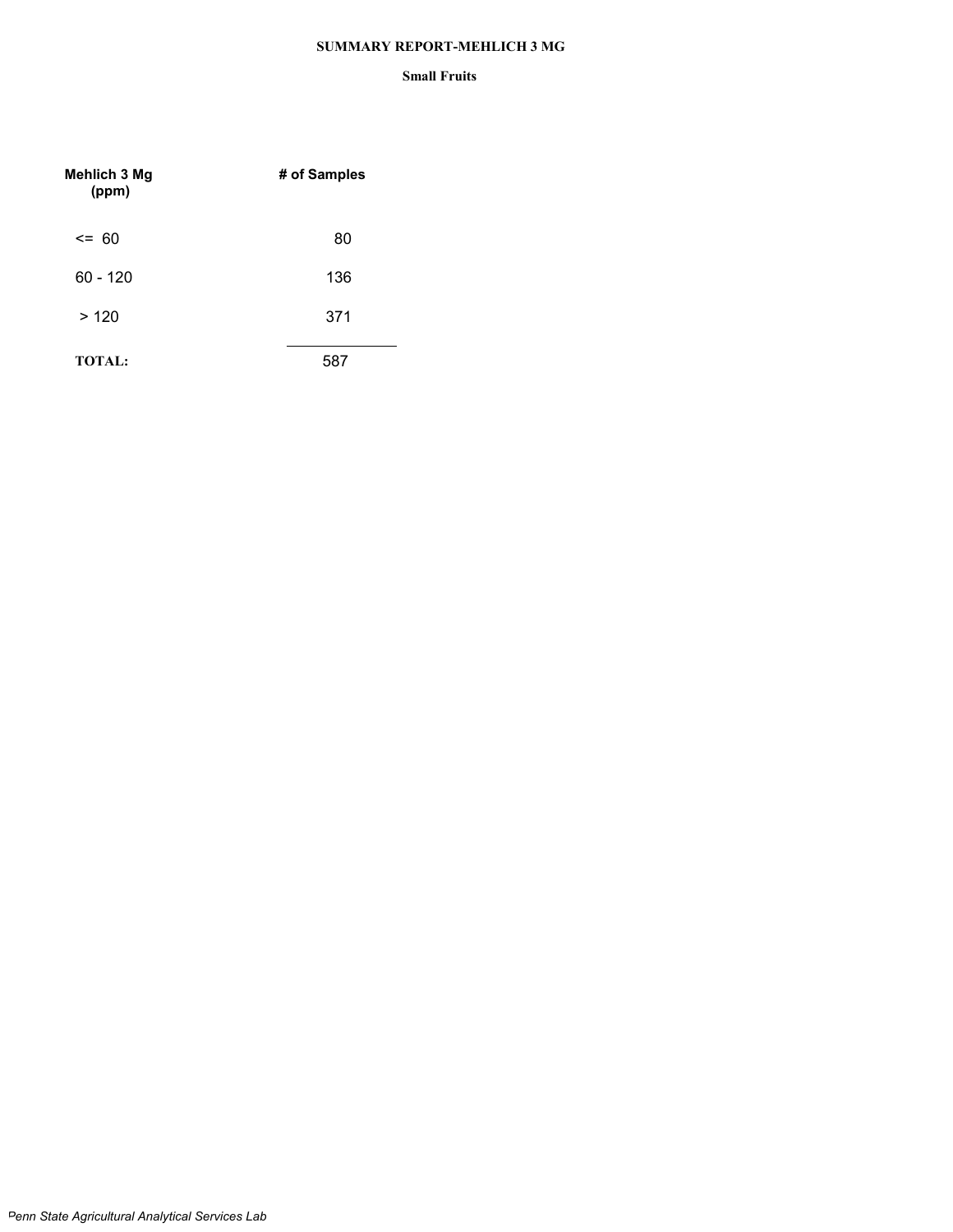| County           | <b>Total Samples</b>    | Mehlich 3 Mg<br>(ppm) |            | # of Samples     |
|------------------|-------------------------|-----------------------|------------|------------------|
| <b>ADAMS</b>     | $\bf 6$                 |                       |            |                  |
|                  |                         | 3                     | > 120      | 6                |
| <b>ALLEGHENY</b> | 20                      |                       |            |                  |
|                  |                         | $\mathbf{1}$          | $= 60$     | $\overline{2}$   |
|                  |                         | $\overline{2}$        | $60 - 120$ | $\boldsymbol{2}$ |
|                  |                         | 3                     | > 120      | 16               |
| <b>ARMSTRONG</b> | $\mathbf{3}$            |                       |            |                  |
|                  |                         | $\overline{2}$        | $60 - 120$ | $\mathbf{1}$     |
|                  |                         | 3                     | > 120      | $\boldsymbol{2}$ |
| <b>BEAVER</b>    | $\overline{\mathbf{4}}$ |                       |            |                  |
|                  |                         | 3                     | > 120      | 4                |
| <b>BEDFORD</b>   | $\overline{\mathbf{2}}$ | $\mathfrak{S}$        |            | $\boldsymbol{2}$ |
|                  |                         |                       | > 120      |                  |
| <b>BERKS</b>     | 24                      | $\overline{2}$        | $60 - 120$ | 16               |
|                  |                         | 3                     | > 120      | 8                |
|                  | $\overline{2}$          |                       |            |                  |
| <b>BLAIR</b>     |                         | $\mathbf{1}$          | $= 60$     | $\mathbf{1}$     |
|                  |                         | 3                     | > 120      | $\mathbf 1$      |
| <b>BRADFORD</b>  | $\overline{7}$          |                       |            |                  |
|                  |                         | $\overline{2}$        | $60 - 120$ | $\mathbf{1}$     |
|                  |                         | $\mathfrak{S}$        | >120       | 6                |
| <b>BUCKS</b>     | 21                      |                       |            |                  |
|                  |                         | $\overline{2}$        | $60 - 120$ | 4                |
|                  |                         | $\mathbf{3}$          | > 120      | 17               |
| <b>BUTLER</b>    | 13                      |                       |            |                  |
|                  |                         | $\mathbf{1}$          | $= 60$     | $\overline{4}$   |
|                  |                         | $\overline{2}$        | $60 - 120$ | $\boldsymbol{2}$ |
|                  |                         | $\mathbf{3}$          | > 120      | $\overline{7}$   |
| <b>CAMBRIA</b>   | $\overline{2}$          |                       |            |                  |
|                  |                         | 3                     | > 120      | $\boldsymbol{2}$ |
| <b>CENTRE</b>    | 23                      |                       |            |                  |
|                  |                         | $\overline{2}$        | 60 - 120   | 9                |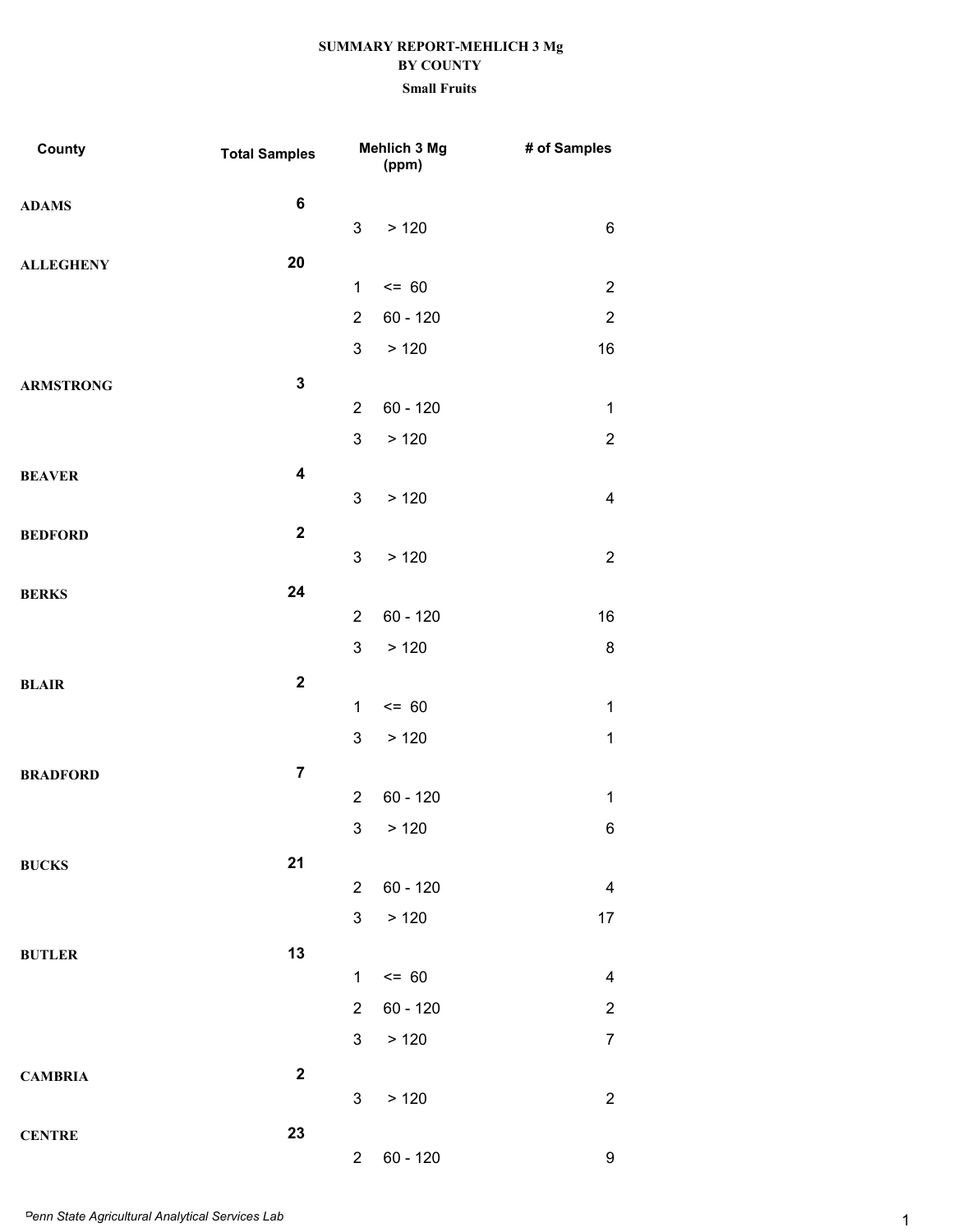| County            | <b>Total Samples</b>    |                | Mehlich 3 Mg<br>(ppm) | # of Samples              |
|-------------------|-------------------------|----------------|-----------------------|---------------------------|
|                   |                         | 3              | > 120                 | 14                        |
| <b>CHESTER</b>    | $\boldsymbol{9}$        |                |                       |                           |
|                   |                         | 3              | > 120                 | $\boldsymbol{9}$          |
| <b>CLARION</b>    | 6                       |                |                       |                           |
|                   |                         | 3              | > 120                 | 6                         |
| <b>CLEARFIELD</b> | $\overline{7}$          |                |                       |                           |
|                   |                         | $\overline{2}$ | $60 - 120$            | 1                         |
|                   |                         | 3              | >120                  | 6                         |
| <b>CLINTON</b>    | $\mathbf{3}$            |                |                       |                           |
|                   |                         | $\overline{2}$ | $60 - 120$            | $\mathbf 1$               |
|                   |                         | 3              | >120                  | $\overline{2}$            |
| <b>COLUMBIA</b>   | 11                      |                | $= 60$                |                           |
|                   |                         | $\mathbf 1$    |                       | $\mathbf{1}$              |
|                   |                         | $\overline{2}$ | $60 - 120$            | $\mathbf 1$               |
|                   |                         | 3              | > 120                 | 9                         |
| <b>CRAWFORD</b>   | $\overline{7}$          | $\overline{2}$ | $60 - 120$            | $\overline{2}$            |
|                   |                         | 3              | > 120                 | 5                         |
|                   |                         |                |                       |                           |
| <b>CUMBERLAND</b> | $\overline{7}$          | $\overline{2}$ | $60 - 120$            | 1                         |
|                   |                         | 3              | > 120                 | 6                         |
|                   | 17                      |                |                       |                           |
| <b>DAUPHIN</b>    |                         | $\overline{2}$ | $60 - 120$            | $\ensuremath{\mathsf{3}}$ |
|                   |                         | 3              | > 120                 | 14                        |
| <b>DELAWARE</b>   | $\overline{\mathbf{4}}$ |                |                       |                           |
|                   |                         | $\mathbf{3}$   | > 120                 | 4                         |
| <b>ELK</b>        | $\mathbf 1$             |                |                       |                           |
|                   |                         | $\mathbf{3}$   | > 120                 | $\mathbf{1}$              |
| <b>ERIE</b>       | 56                      |                |                       |                           |
|                   |                         | $\mathbf{1}$   | $= 60$                | $9\,$                     |
|                   |                         | $\overline{2}$ | $60 - 120$            | 18                        |
|                   |                         | 3              | > 120                 | 29                        |
| <b>FAYETTE</b>    | 12                      |                |                       |                           |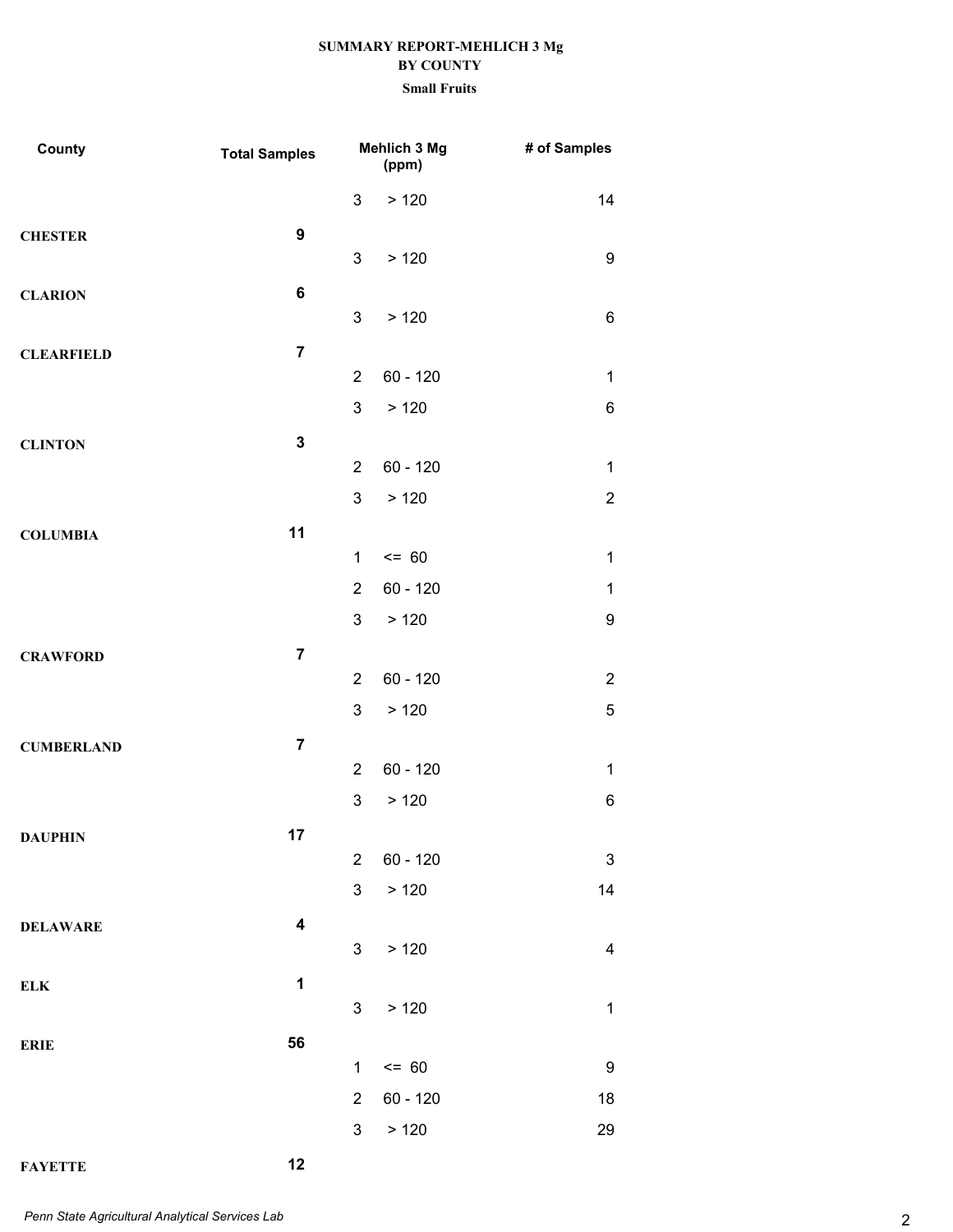| County            | <b>Total Samples</b> |                | Mehlich 3 Mg<br>(ppm) | # of Samples   |
|-------------------|----------------------|----------------|-----------------------|----------------|
|                   |                      | $\mathbf{1}$   | $= 60$                | 3              |
|                   |                      | $\overline{2}$ | $60 - 120$            | 5              |
|                   |                      | 3              | > 120                 | $\overline{4}$ |
| <b>FOREST</b>     | 5                    |                |                       |                |
|                   |                      | $\mathbf{1}$   | $= 60$                | 3              |
|                   |                      | 3              | >120                  | $\overline{2}$ |
| <b>FRANKLIN</b>   | $\boldsymbol{9}$     |                |                       |                |
|                   |                      | $\mathbf{1}$   | $= 60$                | $\mathbf{1}$   |
|                   |                      | $\overline{2}$ | $60 - 120$            | $\mathbf 1$    |
|                   |                      | 3              | > 120                 | 7              |
| <b>HUNTINGDON</b> | 8                    |                |                       |                |
|                   |                      | $\mathbf{1}$   | $= 60$                | $\overline{2}$ |
|                   |                      | $\overline{2}$ | $60 - 120$            | 5              |
|                   |                      | 3              | >120                  | $\mathbf{1}$   |
| <b>INDIANA</b>    | 4                    | 3              |                       |                |
|                   |                      |                | > 120                 | $\overline{4}$ |
| <b>JEFFERSON</b>  | 5                    | $\mathbf{1}$   | $= 60$                | $\overline{2}$ |
|                   |                      | $\overline{2}$ | $60 - 120$            | $\overline{2}$ |
|                   |                      | 3              | > 120                 | $\mathbf{1}$   |
|                   | $\mathbf 2$          |                |                       |                |
| <b>JUNIATA</b>    |                      | $\mathbf{2}$   | $60 - 120$            | $\mathbf{1}$   |
|                   |                      | 3              | > 120                 | $\mathbf{1}$   |
| <b>LACKAWANNA</b> | 8                    |                |                       |                |
|                   |                      | $\mathbf{1}$   | $\leq$ 60             | $\overline{2}$ |
|                   |                      | $\overline{2}$ | $60 - 120$            | $\mathbf 1$    |
|                   |                      | $\mathbf{3}$   | > 120                 | 5              |
| <b>LANCASTER</b>  | $\overline{7}$       |                |                       |                |
|                   |                      | $\mathbf{1}$   | $= 60$                | $\mathbf{1}$   |
|                   |                      | $\overline{2}$ | 60 - 120              | $\overline{c}$ |
|                   |                      | 3 <sup>1</sup> | > 120                 | $\overline{4}$ |
| <b>LAWRENCE</b>   | 24                   |                |                       |                |
|                   |                      | $\mathbf{1}$   | $= 60$                | 12             |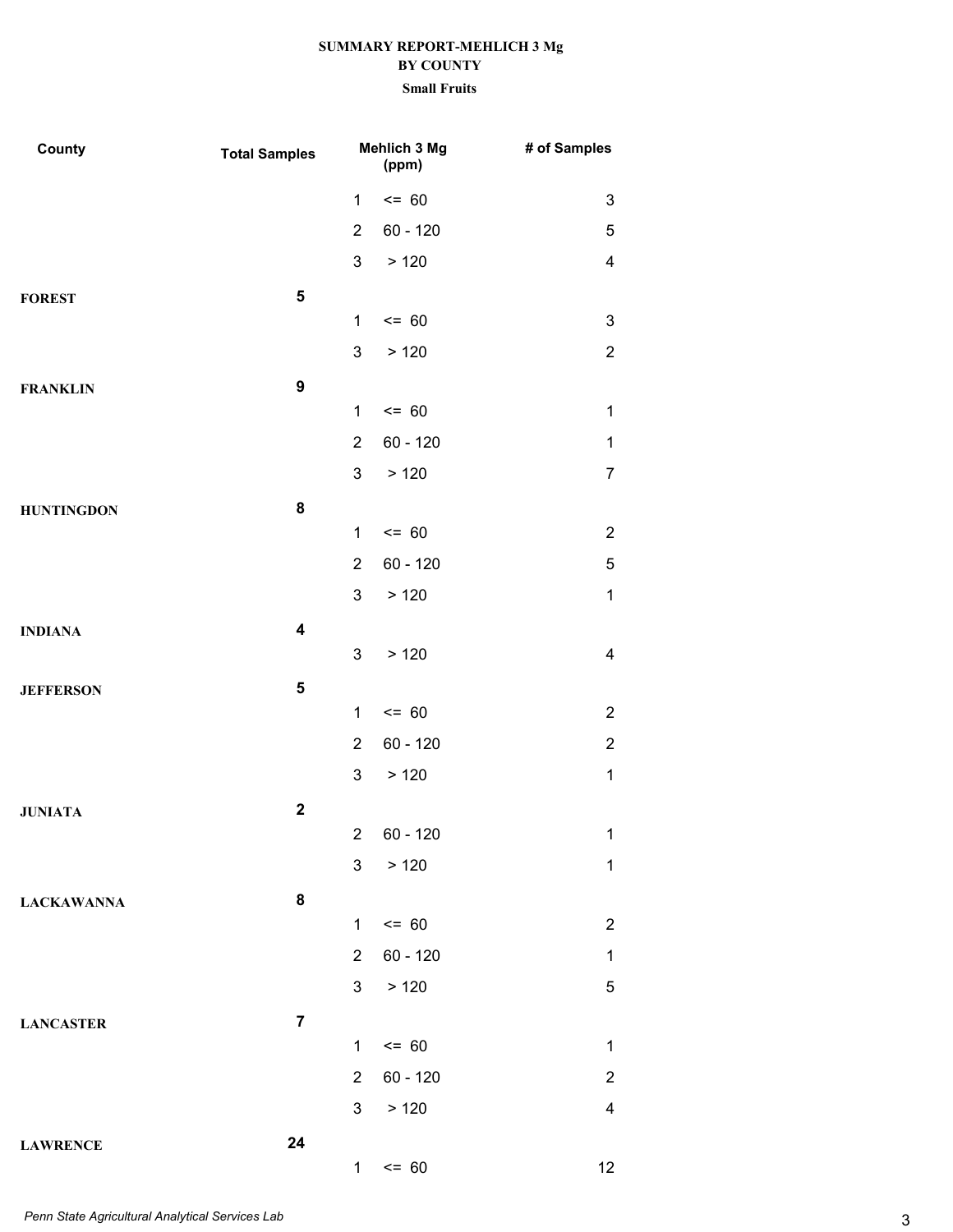| County            | <b>Total Samples</b> | Mehlich 3 Mg<br>(ppm) |            | # of Samples   |
|-------------------|----------------------|-----------------------|------------|----------------|
|                   |                      | $\overline{2}$        | $60 - 120$ | 6              |
|                   |                      | $\mathfrak{S}$        | > 120      | 6              |
| <b>LEBANON</b>    | $\mathbf 2$          |                       |            |                |
|                   |                      | 3                     | > 120      | $\overline{2}$ |
| <b>LEHIGH</b>     | 35                   |                       |            |                |
|                   |                      | $\mathbf{1}$          | $= 60$     | $\mathbf{1}$   |
|                   |                      | $\overline{2}$        | $60 - 120$ | 4              |
|                   |                      | 3                     | > 120      | 30             |
| <b>LUZERNE</b>    | 22                   |                       |            |                |
|                   |                      | $\mathbf 1$           | $= 60$     | 10             |
|                   |                      | $\overline{2}$        | $60 - 120$ | $\,6$          |
|                   |                      | 3                     | > 120      | $\,6$          |
| <b>LYCOMING</b>   | $\overline{7}$       |                       |            |                |
|                   |                      | $\mathbf{1}$          | $= 60$     | 3              |
|                   |                      | $\overline{2}$        | $60 - 120$ | $\mathbf{1}$   |
|                   |                      | 3                     | >120       | 3              |
| <b>MCKEAN</b>     | $\mathbf 1$          | 3                     | > 120      | $\mathbf{1}$   |
|                   | 8                    |                       |            |                |
| <b>MERCER</b>     |                      | $\mathbf{1}$          | $= 60$     | 3              |
|                   |                      | $\overline{2}$        | $60 - 120$ | $\overline{2}$ |
|                   |                      |                       | 3 > 120    | 3              |
| <b>MIFFLIN</b>    | $\mathbf 3$          |                       |            |                |
|                   |                      | 3 <sup>1</sup>        | > 120      | $\mathbf{3}$   |
| <b>MONROE</b>     | $\mathbf 3$          |                       |            |                |
|                   |                      | $\mathbf{1}$          | $= 60$     | $\mathbf 1$    |
|                   |                      | 3                     | > 120      | $\overline{c}$ |
| <b>MONTGOMERY</b> | 22                   |                       |            |                |
|                   |                      | $\mathbf 1$           | $= 60$     | $\mathbf{1}$   |
|                   |                      | $\overline{2}$        | $60 - 120$ | $\mathbf 1$    |
|                   |                      | $\mathbf{3}$          | > 120      | 20             |
| <b>MONTOUR</b>    | 5                    |                       |            |                |
|                   |                      | 1                     | $<= 60$    | 1              |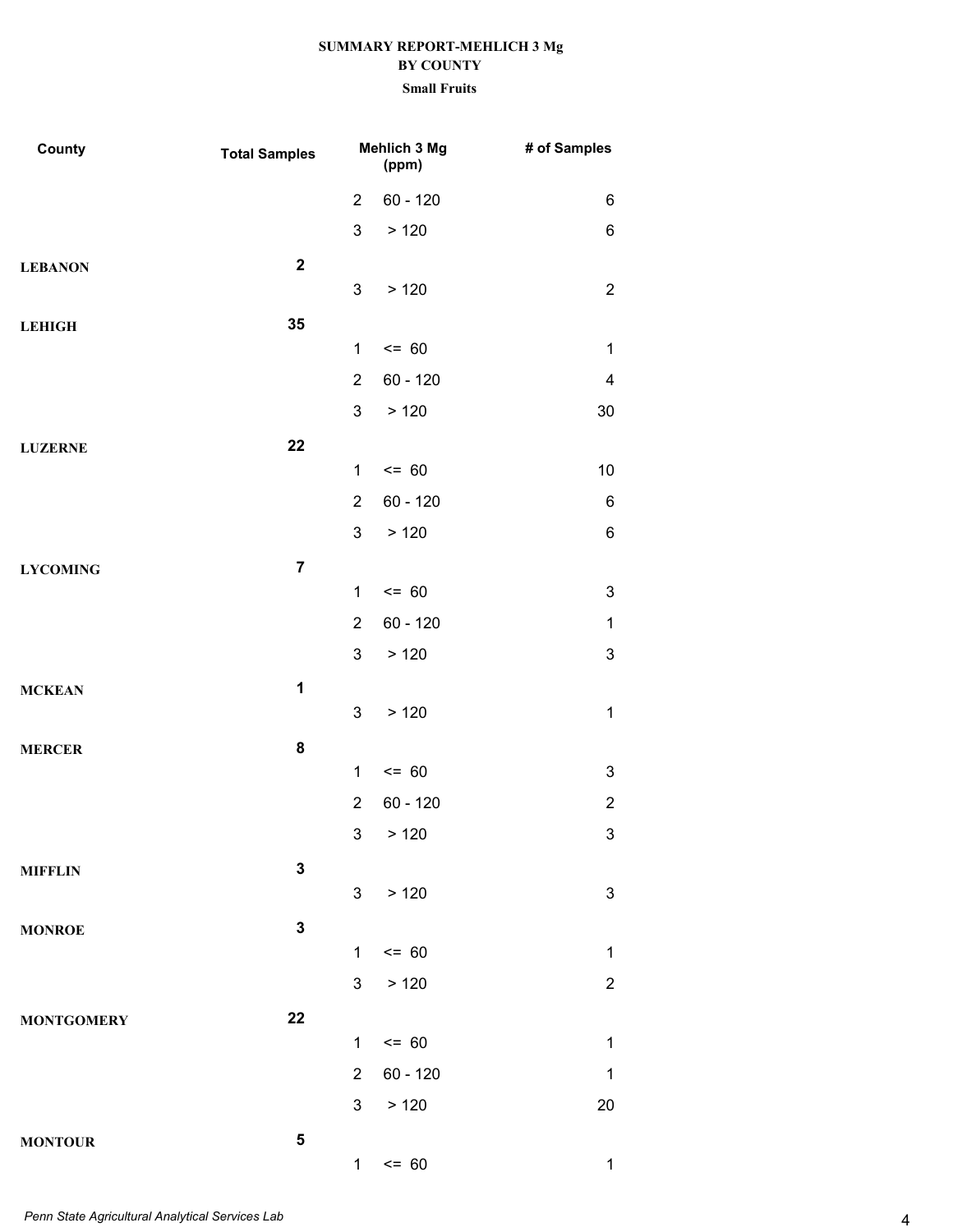| County                | <b>Total Samples</b>    | Mehlich 3 Mg<br>(ppm) |            | # of Samples   |  |
|-----------------------|-------------------------|-----------------------|------------|----------------|--|
|                       |                         | 3                     | > 120      | $\overline{4}$ |  |
| <b>NORTHAMPTON</b>    | $\sqrt{5}$              |                       |            |                |  |
|                       |                         | 3                     | > 120      | 5              |  |
| <b>NORTHUMBERLAND</b> | 1                       |                       |            |                |  |
|                       |                         | $\overline{2}$        | $60 - 120$ | $\mathbf 1$    |  |
| <b>PERRY</b>          | $\boldsymbol{9}$        |                       |            |                |  |
|                       |                         | $\mathbf{1}$          | $= 60$     | 1              |  |
|                       |                         | $\overline{2}$        | $60 - 120$ | $\overline{2}$ |  |
|                       |                         | 3                     | > 120      | 6              |  |
| PHILADELPHIA          | $\overline{\mathbf{2}}$ |                       |            |                |  |
|                       |                         | 3                     | > 120      | $\overline{2}$ |  |
| <b>PIKE</b>           | $\mathbf{2}$            | $\overline{2}$        | $60 - 120$ | $\mathbf{1}$   |  |
|                       |                         | 3                     | >120       | $\mathbf 1$    |  |
|                       |                         |                       |            |                |  |
| <b>POTTER</b>         | $\overline{\mathbf{2}}$ | $\overline{2}$        | $60 - 120$ | $\mathbf{1}$   |  |
|                       |                         | 3                     | > 120      | $\mathbf{1}$   |  |
|                       | 11                      |                       |            |                |  |
| <b>SCHUYLKILL</b>     |                         | $\mathbf 1$           | $= 60$     | 3              |  |
|                       |                         | $\overline{2}$        | $60 - 120$ | 4              |  |
|                       |                         | 3                     | >120       | 4              |  |
| <b>SNYDER</b>         | 1                       |                       |            |                |  |
|                       |                         | $\mathbf{3}$          | > 120      | $\mathbf{1}$   |  |
| <b>SOMERSET</b>       | $\overline{\mathbf{4}}$ |                       |            |                |  |
|                       |                         | $\overline{2}$        | $60 - 120$ | $\overline{c}$ |  |
|                       |                         | 3                     | > 120      | $\overline{c}$ |  |
| <b>SUSQUEHANNA</b>    | ${\bf 8}$               |                       |            |                |  |
|                       |                         | $\overline{2}$        | $60 - 120$ | $\overline{2}$ |  |
|                       |                         | 3                     | > 120      | 6              |  |
| <b>TIOGA</b>          | 13                      |                       |            |                |  |
|                       |                         | $\mathbf 1$           | $= 60$     | $\overline{2}$ |  |
|                       |                         | $\overline{2}$        | $60 - 120$ | $\overline{2}$ |  |
|                       |                         | 3                     | > 120      | 9              |  |